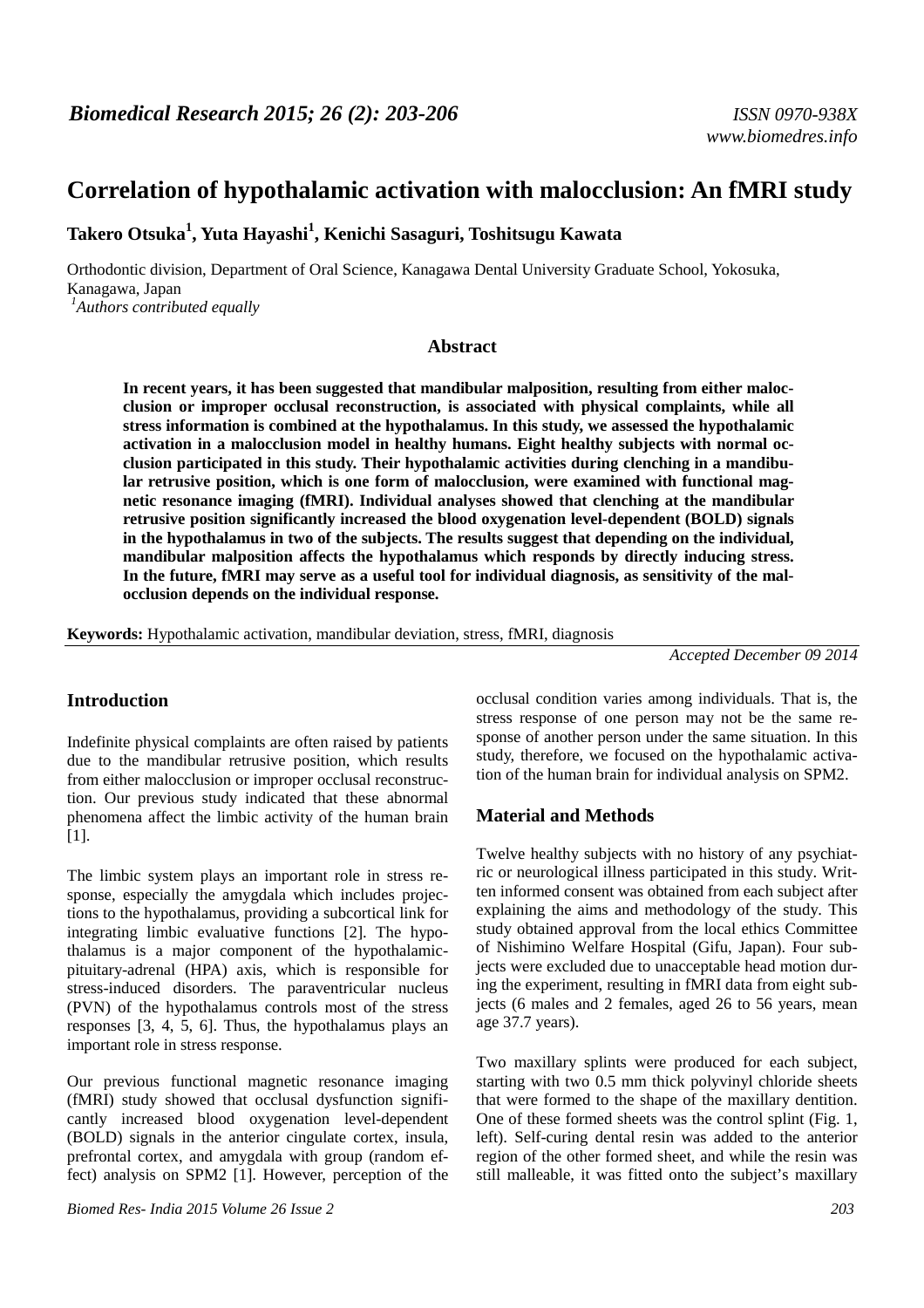dentition, using the chin-point technique with the thumb and one finger on the chin to guide the mandible backward and upward [7] so that the mandibular anterior dentition was pressed into the soft resin. The authors allowed the resin to harden, and this unit served as the maxillary splint that would force the subject's condyle into the rearmost position in the mandibular fossa during clenching (Fig. 1, right). The authors determined the mandibular shift produced by each splint with CADIAX (Computer Aided Axis Recording; GAMMA-DENTAL, Klosterneuburg, Austria). In order to reduce measurement error, a single experienced technician tested each subject three times.

Each subject performed maximum voluntary clenching (MVC) tasks with each splint. With one of the splints in place, each subject performed a series of four cycles of clenching, each cycle consisting of 32 s at MVC and 32 s of rest. A recovery/reset period of 20-30 min separated the two clenching series (retrusive splint and control splint) in each subject in order to eliminate the influence of one task on the other. A 1.5-T Horizon MRI scanner (General Electric Company, Fairfield, CT, USA) produced first functional (T2\* weighted) images and then an anatomical (T1 weighted) image for each series in each subject. The functional images were echo-planar image volumes that showed BOLD contrast in the axial orientation (TE, 44 ms; TR, 4000 m203-s). Each image volume encompassed the entire brain with a stack of 42 slices, each of which was a 64 x 64 matrix (voxel size, 3.75 mm x 3.75 mm x 4 mm; slice thickness, 3.8 mm; gap, 0.2 mm). For each experimental condition (mandibular retrusive position and control position), 72 volumes were recorded without pause. Because unstable magnetization routinely degrades the quality of the first 8 volumes, the start of the first cycle of clenching was timed to coincide with the beginning of the ninth image volume.

For data analysis, the first 8 volumes were discarded because of instability of magnetization. Head motion was

#### *Otsuka/Hayashi/Sasaguri/Kawata*

monitored with the use of an analytical software package (MEDx, Medical Numerics, Inc., Sterling, VA, USA) and was rejected if values were shifted more than 0.75 mm (20% of voxel size) in any direction during a run. Independently, the SPM2 software (Wellcome Department of Cognitive Neurology, London, UK) corrected for head motion. We confirmed that all residual-motion artifacts were less than 0.01 mm (0.267% of a voxel). We normalized the 128 functional images (2 runs, 64 image volumes per run) for each subject to the MNI template provided by the Montreal Neurological Institute [8] and spatially smoothed them using an 8-mm Gaussian kernel with SPM2. The statistical analysis was based on the general linear model approach [9]. Global drift was removed in BOLD-signal values by proportional scaling and then the global mean value was subtracted from each voxel to arrive at the BOLD signal strength for that voxel.

The result of fMRI analysis is used as a localization mask for picking up only hypothalamic activity.

# **Results**

Individual analyses showed that during voluntary clenching at control position, the BOLD signals in the hypothalamus were not increased in any of the subjects. And the significantly increased BOLD signals in the hypothalamus of subjects A and B during maximum voluntary clenching at mandibular retrusive position were task dependent (Fig. 2). However, the BOLD signals in the hypothalamus were not increased in the remaining 6 subjects during voluntary clenching. The height threshold T for statistical significance was 1.68. The line chart shows the clenching-related signal changes in hypothalamus. The locations of the most significant foci of activation for the hypothalamus are summarized in the Table with maximal t values in clusters and the coordinates, as given in the Talairach and Tournoux (1988) atlas, are shown.

|           | <b>Maximal</b><br><b>T</b> Value | <b>Talairach Coordinates</b><br>of Max voxel |    |      |
|-----------|----------------------------------|----------------------------------------------|----|------|
|           |                                  | $\mathbf{X}$                                 | Y  | Z    |
| Subject A | 2.29                             | 8                                            | -6 | $-8$ |
| Subject A | 4.51                             | 8                                            | -4 | $-8$ |

*Table 1. Significant Increases in the fMRI Signal of the hypothalamus during clenching at the retrusive position: Maximal t Values with Co-ordinates as Given in the Talairach and Tournoux Atlas (1998)* 

.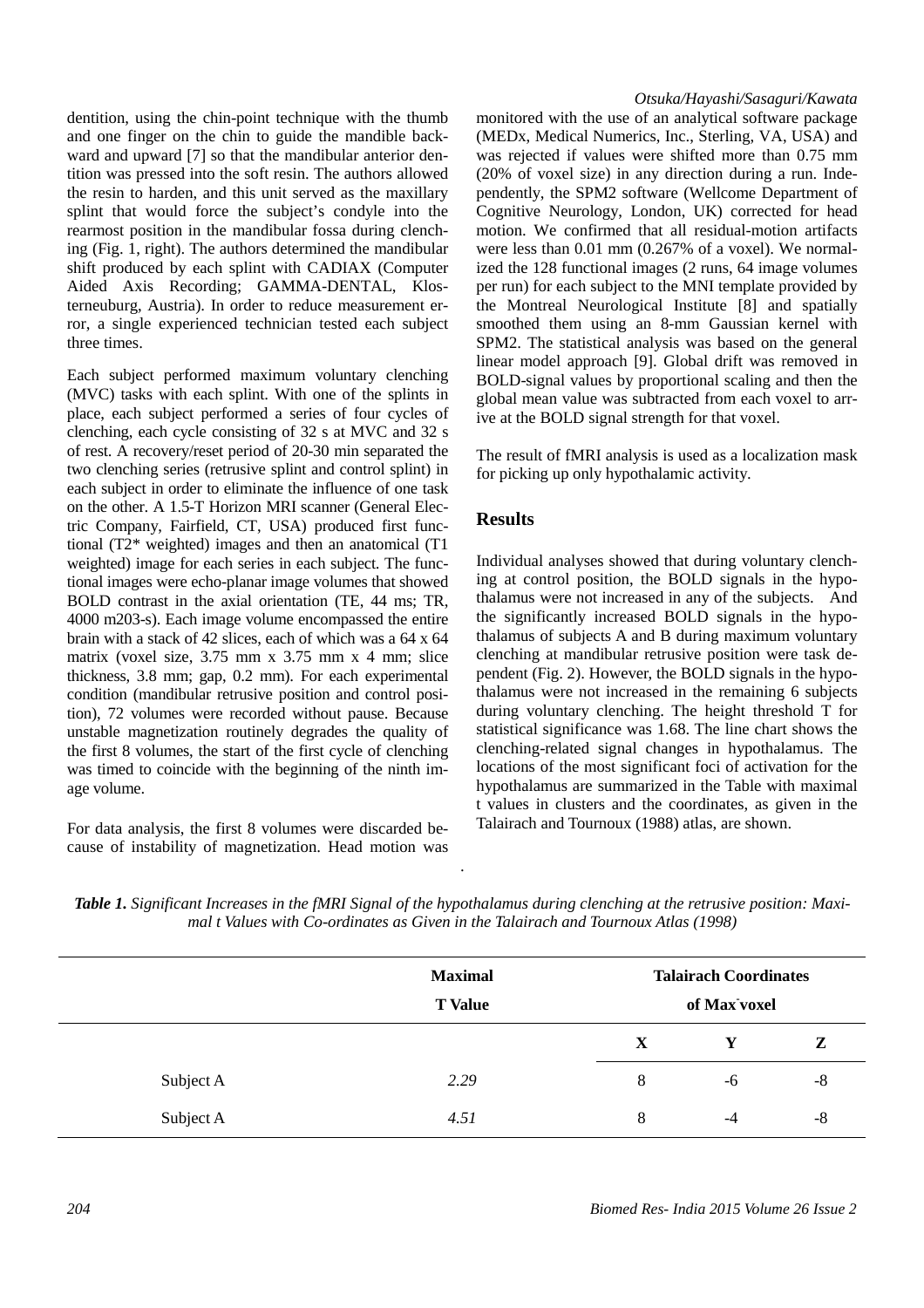*Hypothalamic activation and the malocclusion* 



*Figure 1. The "X" symbols show the mean condylar position for all subjects during clenching with the control splint (left) and with the retrusion-forcing splint (right). Graph origins correspond to the normal condylar position without a splint. The horizontal (X) axis shows the anteroposterior position of the condyle. The vertical (Z) axis shows the superoinferior position of the condyle.* 

# Subject. A

Subject. B



*Figure 2. The hypothalamic activation associated with clenching the retrusion-forcing splint of the Subject A (left upper) and of the Subject B (right upper). Activated regions superimposed on the normalized individual T1-weighted MRI. Color scale: t value.* 

*The line graphs show changes in signal intensity on an image-by image basis for 64 successive images during 4 cycles of clenching and no clenching at the retrusive position. The task paradigm is represented in the insets with the periods of clenching and no clenching indicated. The vertical axis shows the signal intensity in most activated voxel of the hypothalamus. The leftt line graph indicates Subject A and the rightt line graph indicates Subject B.*